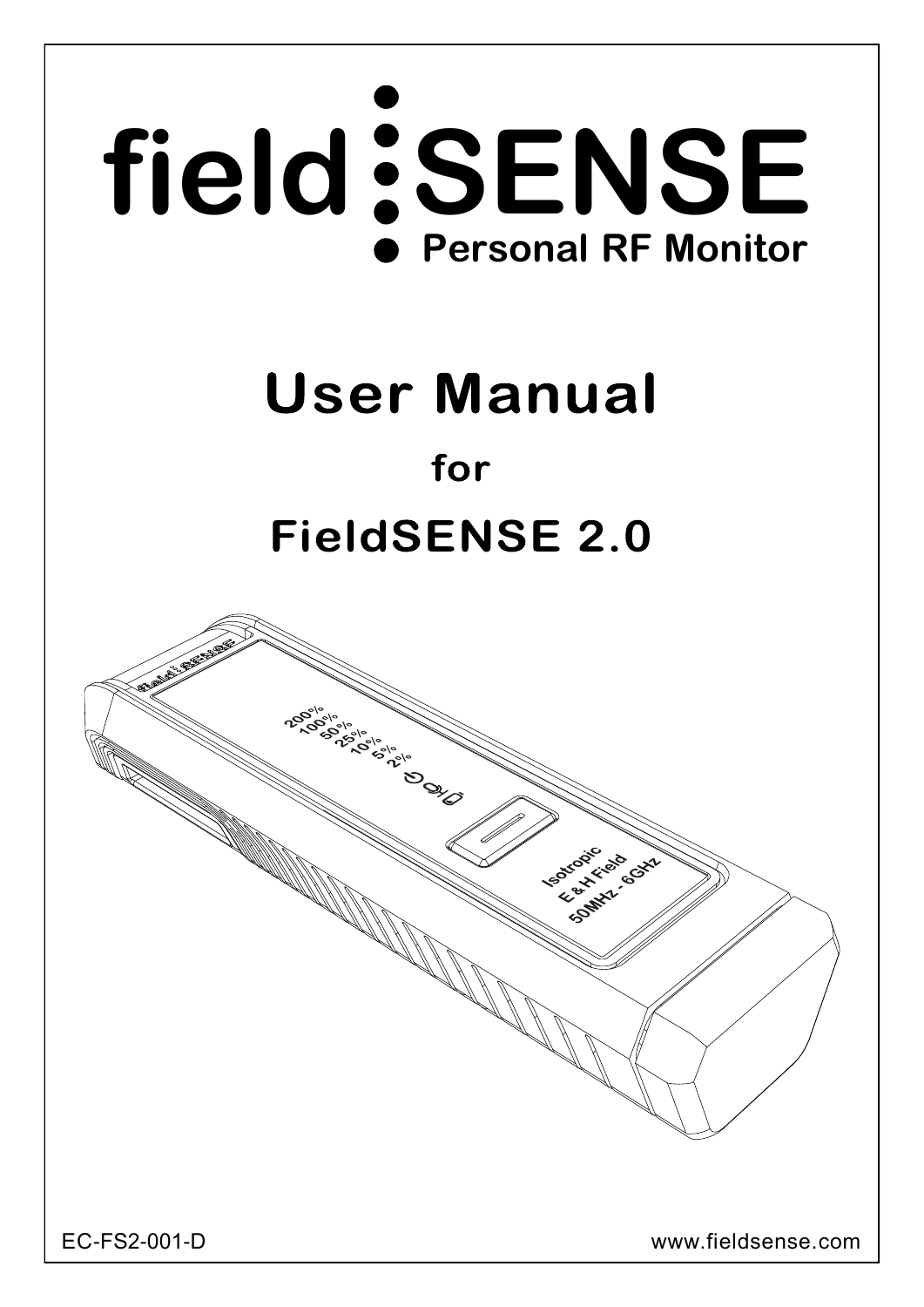The FieldSENSE 2.0 is the next generation in Personal RF Monitors specifically designed for protecting personnel working near broadcast and telecommunications transmitting antennas from EMF/RF overexposure.

The FieldSENSE 2.0 measures both E and H fields spanning from 50 MHz to 6 GHz with an isotropic probe architecture. The probe response is shaped to internationally accepted exposure safety limits and is designed for both body worn, handheld or remote monitoring applications.

Make sure that the device is within its 2 year calibration cycle and do not use it if it appears to have been damaged.

Used correctly, it will give an indication of field levels approaching or exceeding associated exposure limits, and is a valuable tool to assist in preventing EMF/RF overexposure.

**\*\* NOTE: This device is only to be used by RF trained personnel with a complete understanding of the risks involved with working with RF and know the necessary precautions to be taken. Furthermore only use this device within the limits of the design specifications, and ensure that it is not damaged prior to usage.**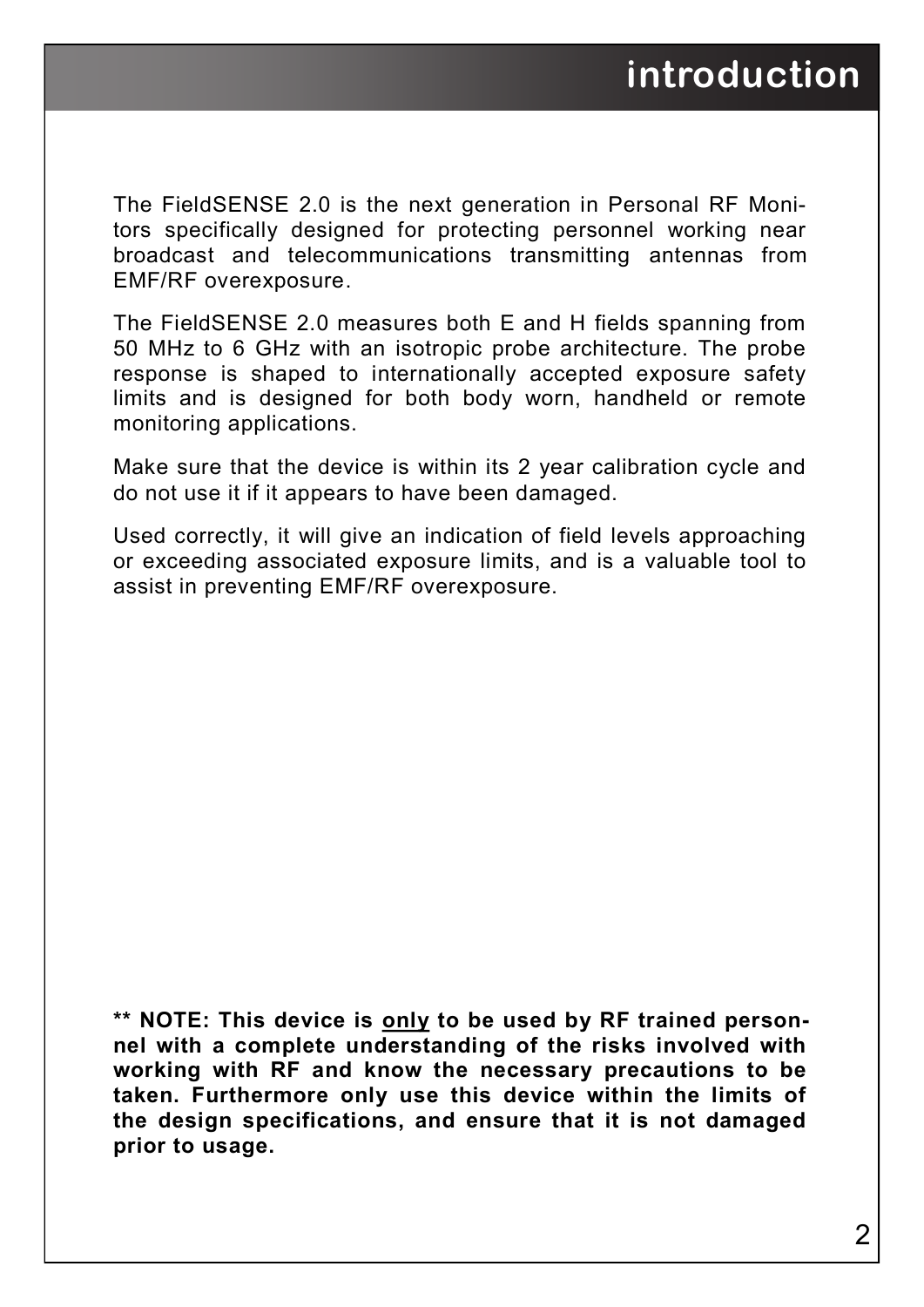### **overview**

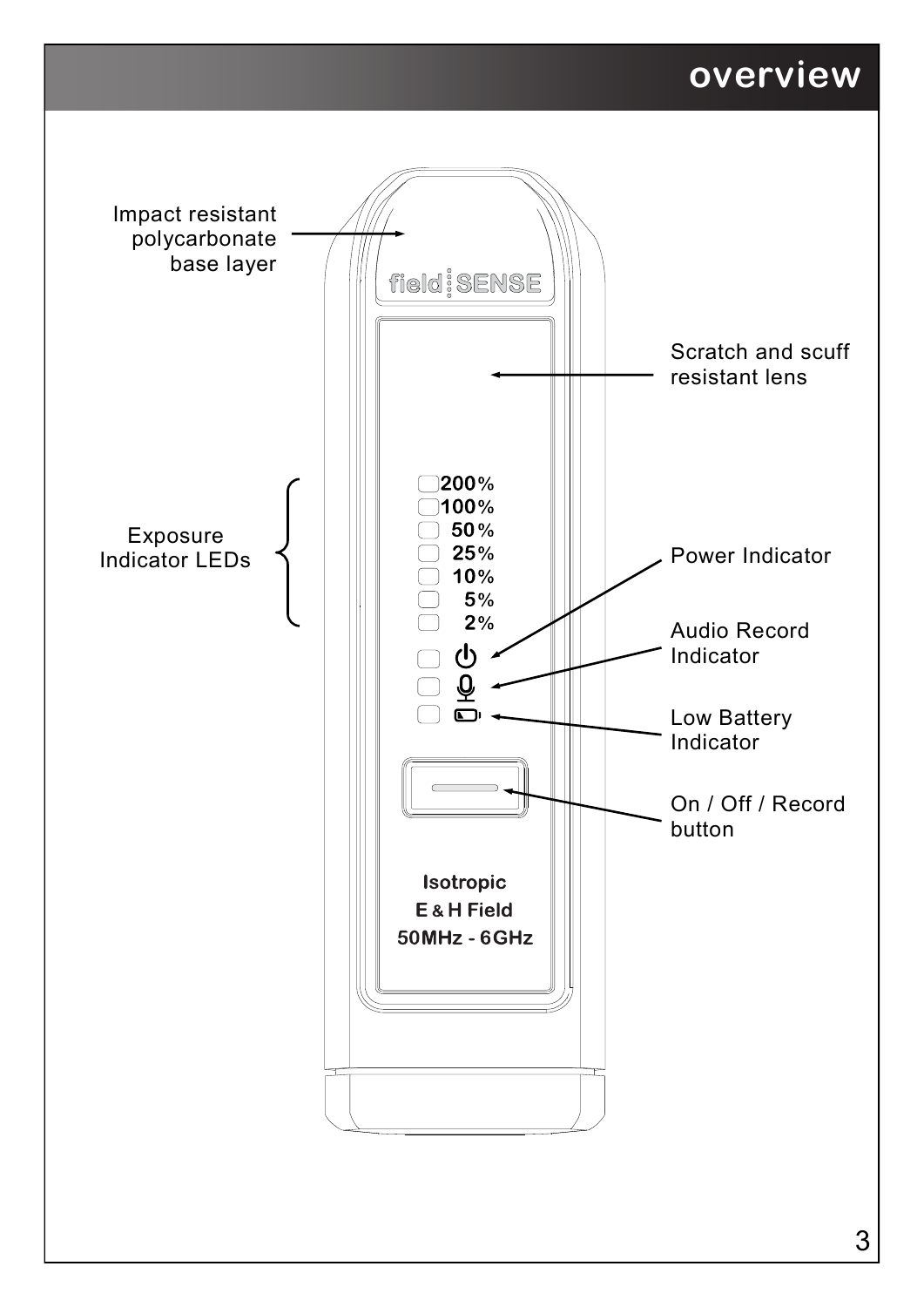### **overview**

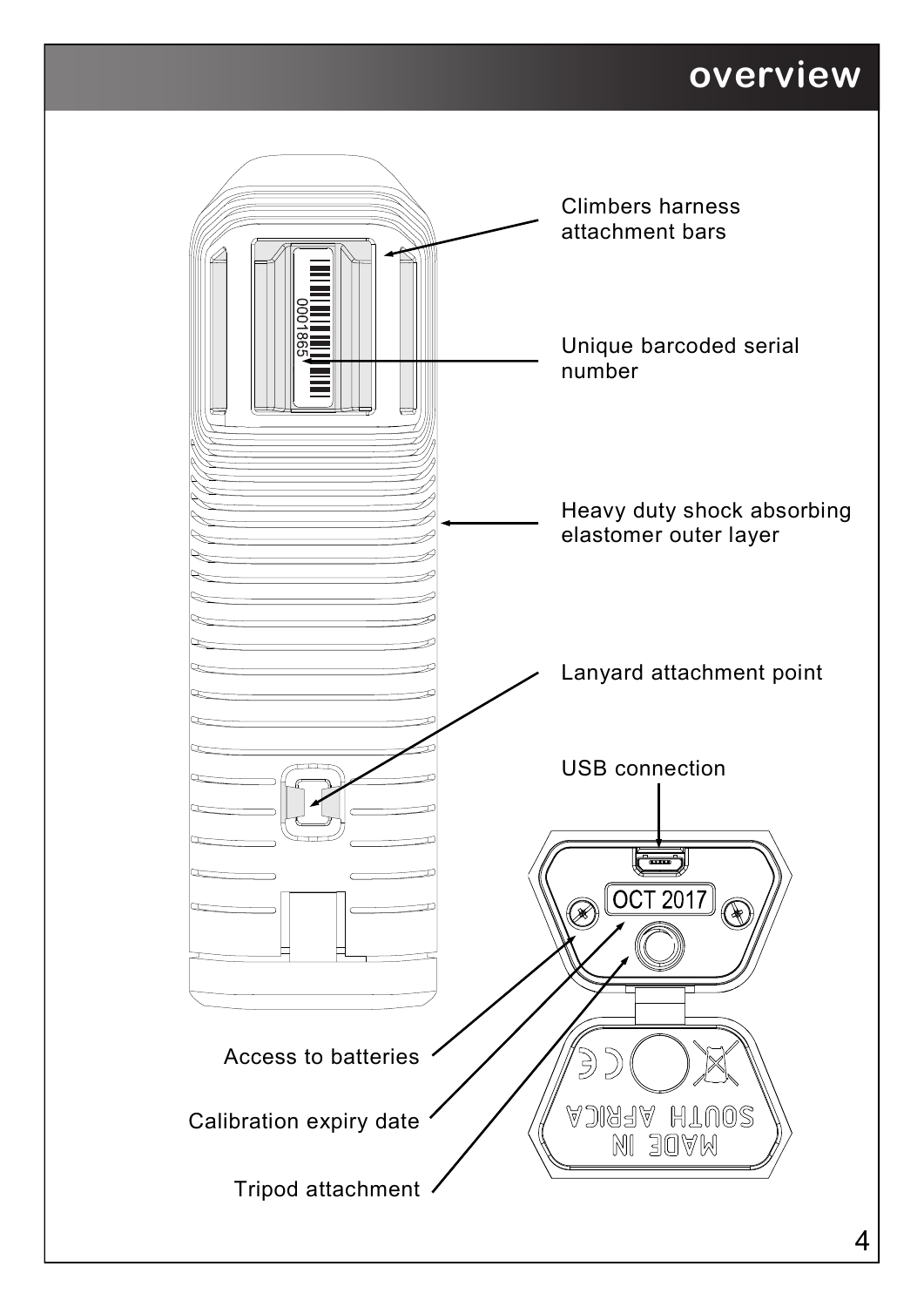- Prior to entering an area where transmitting antennas could be present be sure to switch your FieldSENSE on.
- Switch the FieldSENSE on by pressing and holding the On/Off button for approximately 1 second.
- The LEDs illuminate in sequence followed by a BEEP. Once on the power indicator will flash.
- Should the battery level be low the low battery indicator will illuminate. Replace the batteries (Page 8).
- When the exposure level rises above 50% an audible alarm is sounded.
- When close to or exceeding 100% of the exposure limit, the necessary precautions need to be taken.
- Once switched on the field strength data logger will record all field values measured. These are accessible via the PC application available from www.FieldSENSE.com. A micro B male USB connection will be required.
- Once the FieldSENSE is on, the fall detect & alarm system is armed and in the event of a fall being detected an alarm will sound which can only be cleared by switching the device off and on again.
- To ensure that the device is not inadvertently left switched on causing unnecessary drain on the batteries a timer will switch the unit off after 8 hours.

 Always adhere to the relevant safety regulations pertaining to RF exposure in the country of use.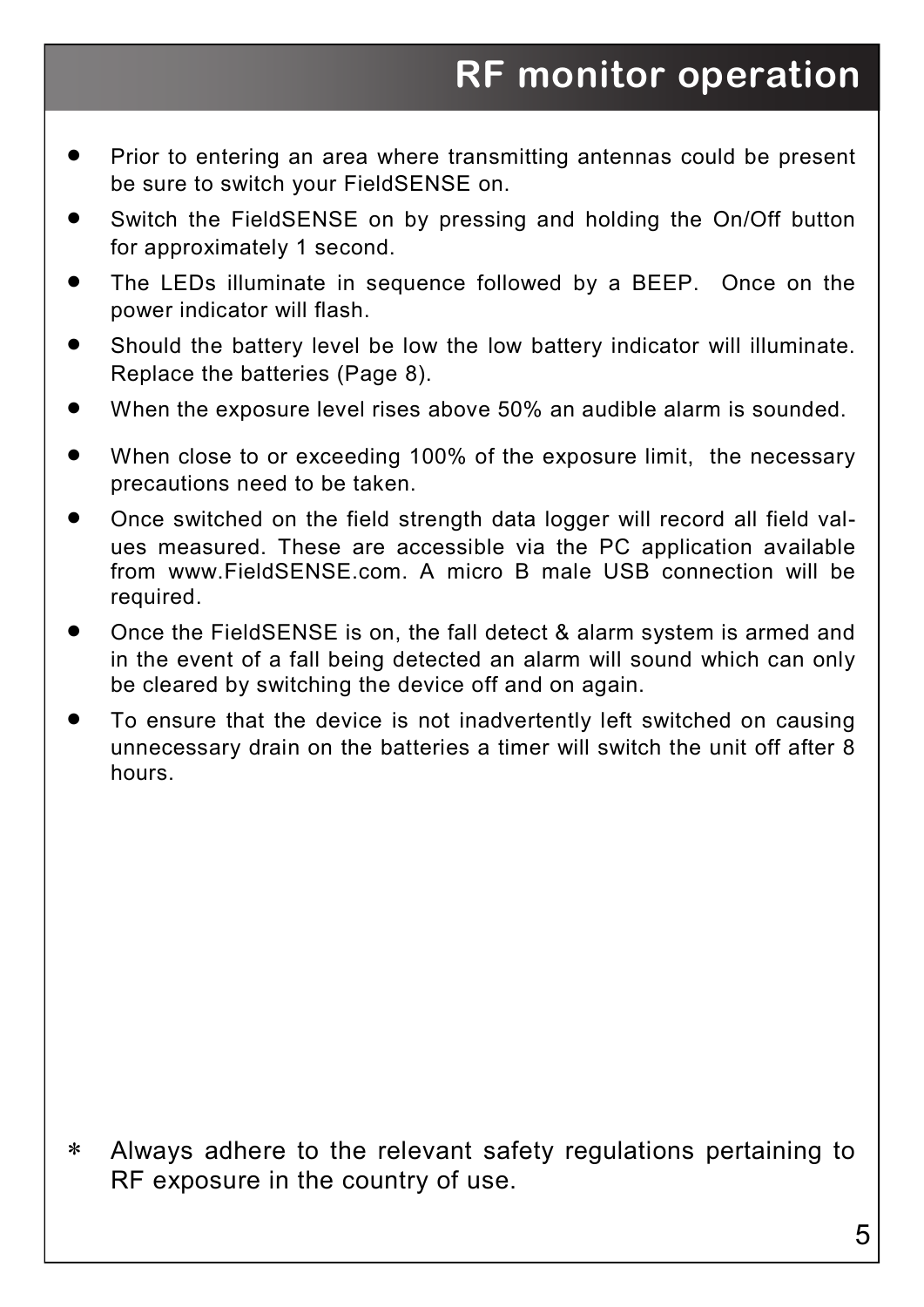# **data logging & voice notes**

- Once the FieldSENSE is switched on the cumulative exposure from all sources present are stored as Maximum, E and H percentages together with the associated date and time.
- The values are a percentage of the associated exposure guideline power density, either referenced to E or H field.
- Accessing these values and synchronizing the date/time of the device is achieved using the program available from www.fieldsense.com.
- The FieldSENSE 2.0 can also capture voice notes which are paired with the measured data.
- Once the device is on, double tap the power button and the Audio recording LED will illuminate.
- Speak directly into the front of the device slowly and clearly for best performance.
- A single press of the button will end the audio recording.
- Voice notes can be downloaded from the FieldSENSE using the program available from www.fieldsense.com

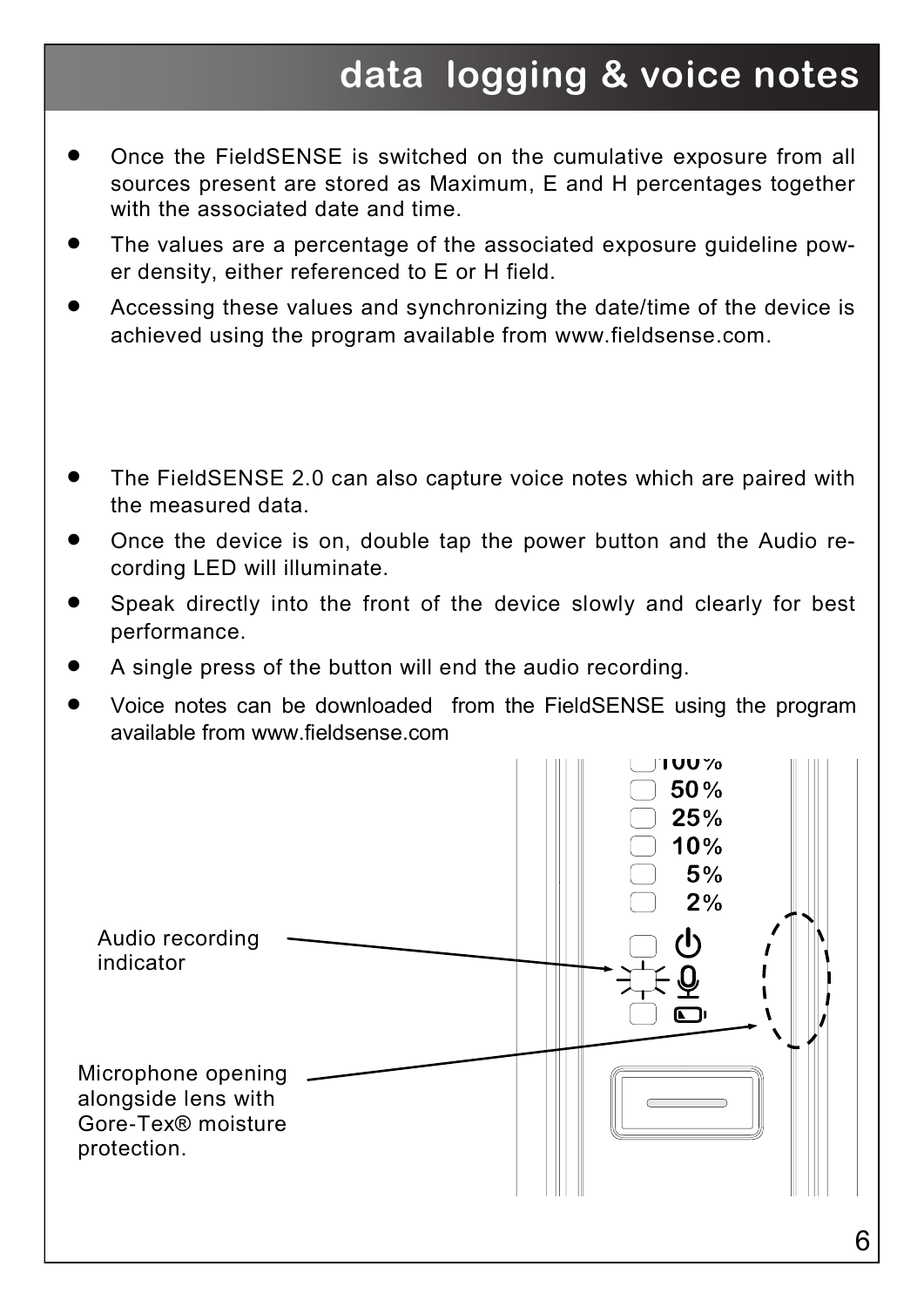## **fall detection & alarm**

- The FieldSENSE 2.0 is equipped with a 3 axis accelerometer which is able to detect if the device experiences a fall.
- This is immediately active when the device is switched on, and should the device detect a fall of approximately 2m it will sound an alarm.
- The alarm can only be cleared by switching the device off again.
- The goal of this is to immediately draw attention to a climber who may have fallen, and may be unconscious.
- The alarm, if uncleared, will continue until the batteries are exhausted.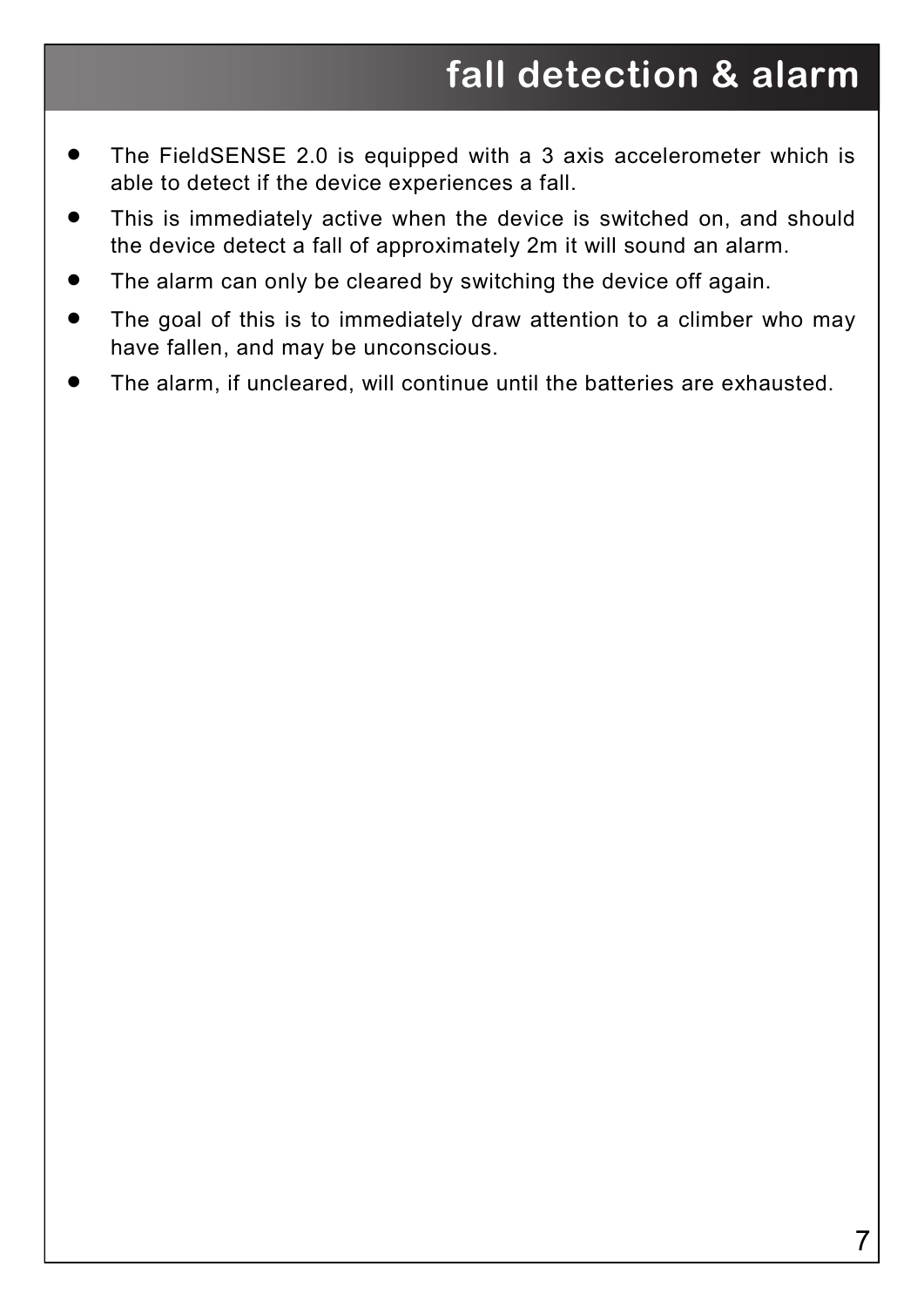## **replacing the batteries**

- When the Low Battery Indicator begins to flash, replace the batteries.
- Open the elastomer flap at the bottom of the FieldSENSE revealing the battery lid screws.
- Remove the screws and lid and slide out the old batteries. Dispose of these correctly.
- Insert 2 x new AAA (LR03) batteries.
- Replace the battery lid and retighten the screws.
- Securely close the elastomer cover to ensure the moisture seal remains intact.

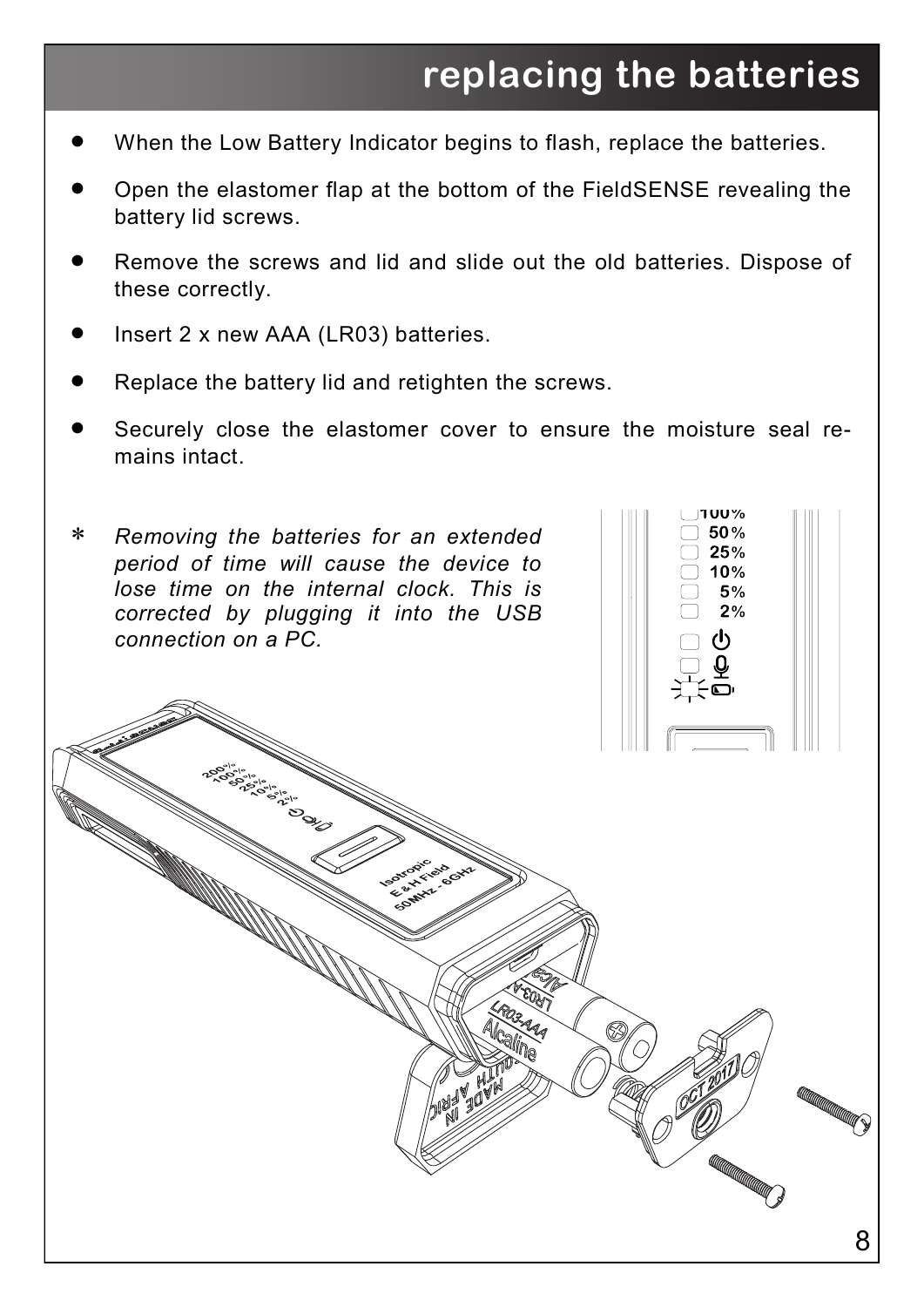## **specifications**

| Frequency response Shaped (Occupational/Controlled)<br><b>ICNIRP(1998)</b><br>FCC [NCRP] OET65 (1997)<br>Canada Safety Code 6 (2015)<br>IEEE C95.1 (2005)<br>*(see associated table p10) |
|------------------------------------------------------------------------------------------------------------------------------------------------------------------------------------------|
|                                                                                                                                                                                          |
|                                                                                                                                                                                          |
|                                                                                                                                                                                          |
| Result type Time-averaged RMS power density                                                                                                                                              |
|                                                                                                                                                                                          |
| CW damage level 26 dB above Standard/ 40 000% of Standard                                                                                                                                |
|                                                                                                                                                                                          |
|                                                                                                                                                                                          |
|                                                                                                                                                                                          |
|                                                                                                                                                                                          |
|                                                                                                                                                                                          |
|                                                                                                                                                                                          |
|                                                                                                                                                                                          |

*\* Isotropy is the measure of deviation from the mean over the sphere at a frequency.*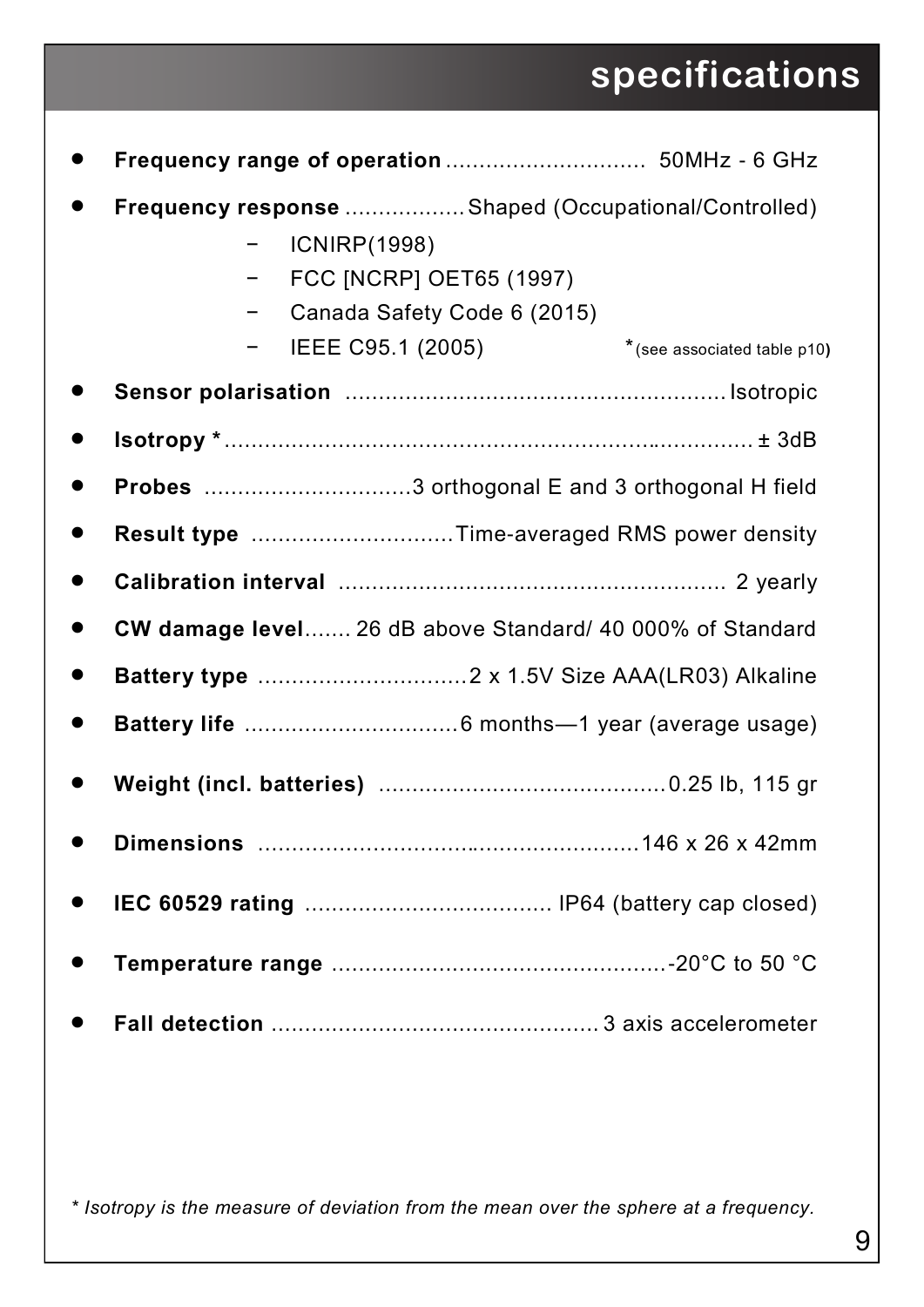### **Frequency response<sup>1</sup>**

| <b>Frequency</b> | <b>ICNIRP</b>    | <b>FCC/NCRP</b>  | Canada SC6        |
|------------------|------------------|------------------|-------------------|
|                  |                  |                  |                   |
| $50 - 80$        | $0.5 \pm 3.5$ dB | $0.5 \pm 3.5$ dB | $-1.5 \pm 3.5$ dB |
| $80 - 400$       | $2.0 \pm 3.0$ dB | $2.0 \pm 3.0$ dB | $0.5 \pm 3.5$ dB  |
| $400 - 700$      | $1.3 \pm 2.3$ dB | $2.9 \pm 2.1$ dB | $1.3 \pm 2.3$ dB  |
| $700 - 3000$     | $0.3 \pm 3.2$ dB | $1.2 \pm 3.8$ dB | $-1.0 \pm 4.0$ dB |
| 3000-6000        | $0.0 \pm 3.5$ dB | $0.0 \pm 3.5$ dB | $-1.5 \pm 2.5$ dB |

- *The response is a combined E & H field deviation from the relevant standard including the isotropy as is reported by the LED indicators.*
- *Positive values indicate conservative readings i.e. early warning.*
- *NB! Only use the device in this frequency range, measurements outside of this frequency range will not be accurate and cannot be guaranteed.*
- *H field contributions assessed from 50MHz 1 GHz only.*
- *Not suitable for Radar applications.*